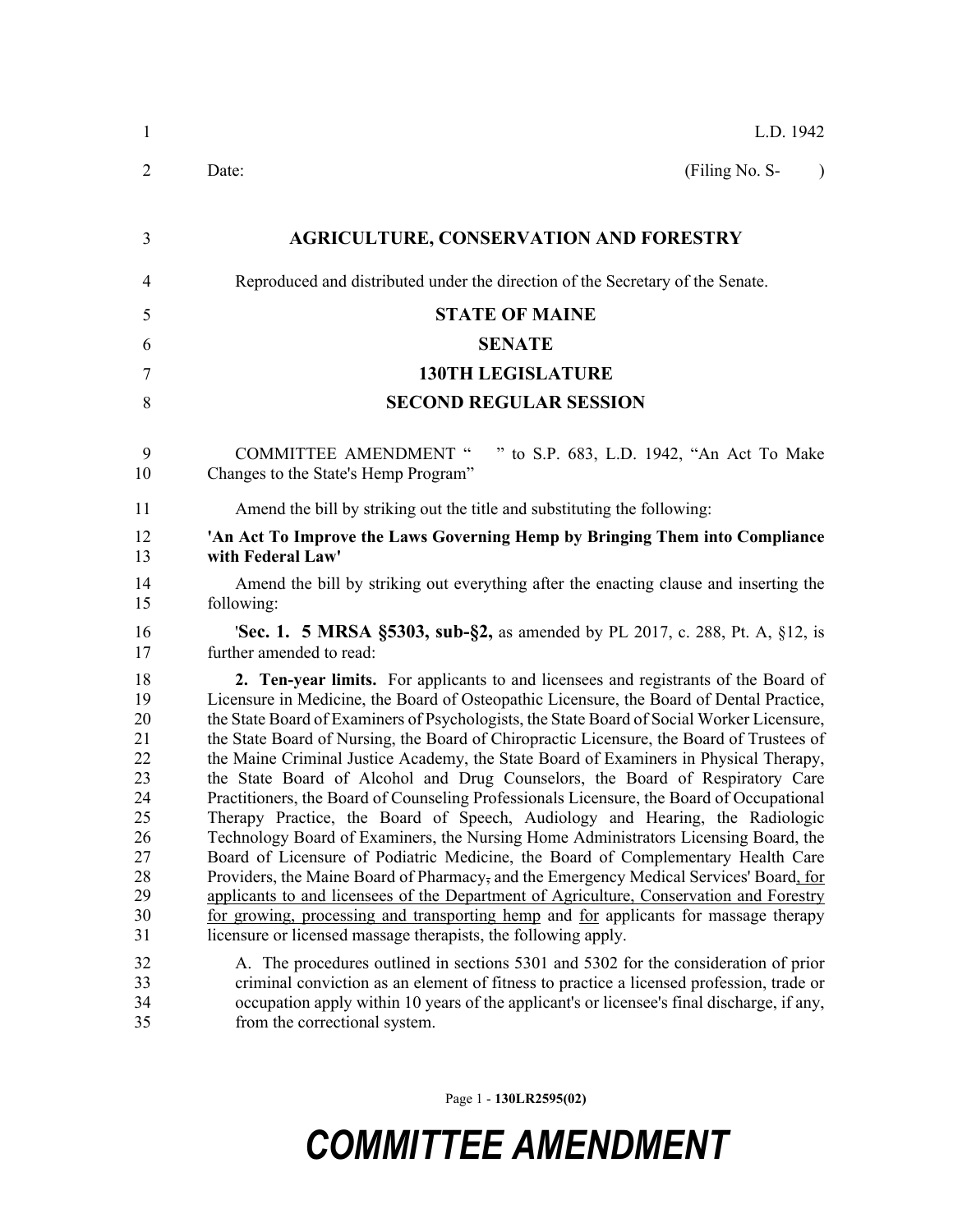1 B. Beyond the 10-year period, ex-offender applicants or licensees with no additional 2 convictions must be considered in the same manner as applicants or licensees 3 possessing no prior criminal record for the purposes of licensing decisions. 4 C. There is no time limitation for consideration of a registrant's, an applicant's or 5 licensee's conduct that gave rise to the criminal conviction if that conduct is otherwise 6 a ground for disciplinary action. 7 **Sec. 2. 7 MRSA §2231, sub-§2,** as amended by PL 2019, c. 12, Pt. B, §1, is further 8 amended to read: 9 **2. Growing permitted.** Notwithstanding any other provision of law to the contrary, 10 a person may plant, grow, harvest, possess, process, sell and buy hemp if that person holds 11 a license issued pursuant to subsection 4, except that a person may plant and grow up to 3 12 hemp plants on no more than one acre of land area or within an indoor facility and harvest, 13 possess and process that hemp for personal use without a license. A grower licensee may 14 plant, grow and harvest only hemp that is grown from seeds saved by the grower licensee 15 as provided in paragraph A, acquired from a certified seed source, grown from a clone that 16 is produced from seeds acquired from a certified seed source or propagated from tissue 17 cultures that are removed from live plants grown from seeds acquired from a certified seed 18 source. A grower licensee may acquire hemp seeds directly from a certified seed source or 19 from a hemp seed distributor licensed in this State distributing hemp seeds pursuant to 20 subsection 2‑A. 21 A. A grower licensee may save seeds from hemp plants that the person has grown and 22 harvested and, after having ensured through testing by an independent 3rd-party tester 23 that the plants that will grow from the seeds will meet the definition of hemp, may use 24 those seeds for breeding and planting hemp. 25 B. A grower licensee, within 14 days after planting hemp seeds or clones, shall provide 26 to the commissioner a listing of the varieties of seeds or clones planted and a statement 27 that the seeds or clones meet the definition of hemp. This paragraph may not be 28 interpreted to require providing the information required by this paragraph to the 29 commissioner in advance of an application to grow hemp. 30 **Sec. 3. 7 MRSA §2231, sub-§6,** as amended by PL 2019, c. 528, §1, is repealed 31 and the following enacted in its place: 32 **6. Rules.** The commissioner shall adopt rules to align the laws governing hemp in this 33 State with 7 United States Code, Section 1639p(a)(2)(A) (2020), 7 Code of Federal 34 Regulations, Part 990 (2020) and any additional federal statutes or regulations. 35 The rules must establish an application fee, a license fee, per acre or per square foot fees 36 for monitoring, sampling and testing and guidelines for monitoring the growth and harvest 37 of hemp. 38 The rules must establish a mechanism for conducting criminal background checks on 39 grower licensees and all key participants and require fees to be paid by the grower licensee 40 or key participant. 41 For purposes of this subsection, "key participant" means a person who, as determined by 42 the commissioner by rule, has a direct or indirect financial interest in an entity producing 43 hemp, such as an owner or partner in a partnership. "Key participant" also includes a person

Page 2 - **130LR2595(02)**

## *COMMITTEE AMENDMENT*